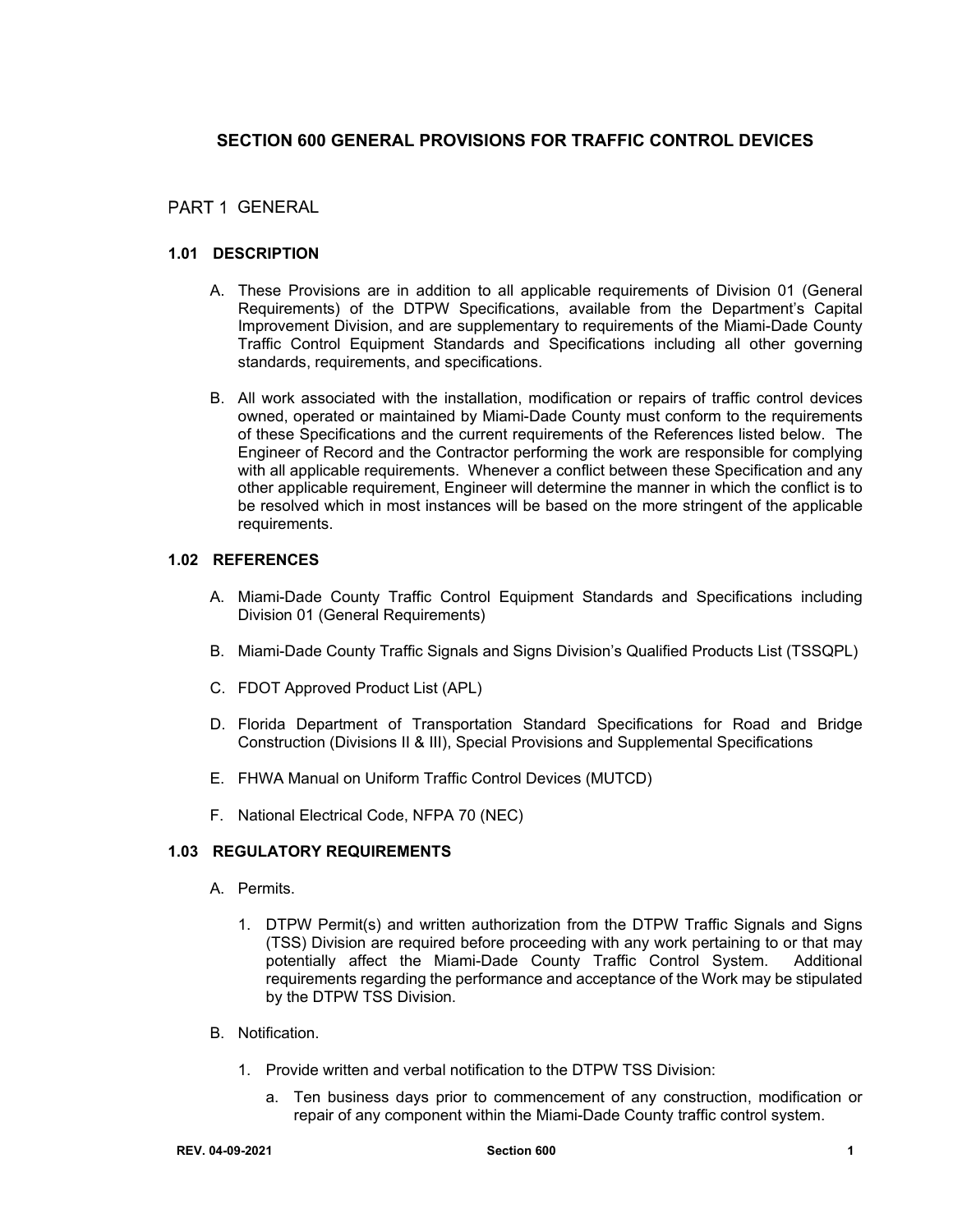- b. Five business days prior to the commencement of jobs that include overhead or underground work conducted as part of construction or maintenance projects within Miami-Dade County roadways or other roadways within the County whose traffic control devices are maintained by Miami-Dade County.
- 2. Notification is provided at:

Department of Transportation and Public Works Traffic Signals and Signs Division (Attn: WRITTEN NOTIFICATION) 7100 NW 36th Street Miami, FL 33166

Phone: 305-679-0040

- 3. Provide immediate verbal notice followed by written notification to the DTPW TSS Division upon the discovery of any damage, malfunctions, or irregularities pertaining to any Miami-Dade County Traffic Control System component.
- C. Preliminary Product and Equipment Data Submittals.
	- 1. Prior to installation or within thirty days after the preconstruction conference, whichever comes first, submit to Engineer for approval:
		- a. A completed "Submittal Data Traffic Control Equipment" form listing, by FDOT APL numbers, all traffic control signals, devices, and hardware that will be used on the Project. Only current FDOT APL certified items that have also been approved and currently listed in the TSSQPL may be used.
		- b. One copy of the manufacturer's descriptive literature and technical data fully describing proposed non-structural equipment or material whose category or type does not require FDOT APL certification or TSSQPL approval.
		- c. Two copies of the shop drawings signed and sealed by the Specialty Engineer. Shop drawings are required for all structural support materials and other special designs, such as non-electrical, non-mechanical, or other fabricated items, which may not be specifically detailed in the Plans.
- D. Transfer of Maintenance Responsibilities.
	- 1. Fully maintain all traffic control devices located within the Project limits, including any interconnect, beginning on the date of the Notice to Proceed or the date Contractor has begun any work on any portion of the Project, whichever is sooner, through and including the date of Final Acceptance by the County subject to any additional Contractor Warranty and Burn-in Period requirements. Investigate all inquiries, complaints or requests made by the County or the Public and immediately initiate all required repairs.
	- 2. Notify Engineer of intent to begin any physical construction work on the Project or any portion thereof. This notification must be a minimum of seven (7) working days prior to the start of construction to allow sufficient time for Contractor to conduct an inspection of the existing traffic control device installation(s). In the event any deficiencies are noted by Contractor, at the County's option, they are to be repaired by the TSS Division or documented on the "Transfer of Maintenance" form. If work is started prior to the inspection, maintenance of the traffic control device(s) will immediately be transferred to Contractor without an inspection. Contractor is then responsible for repairing or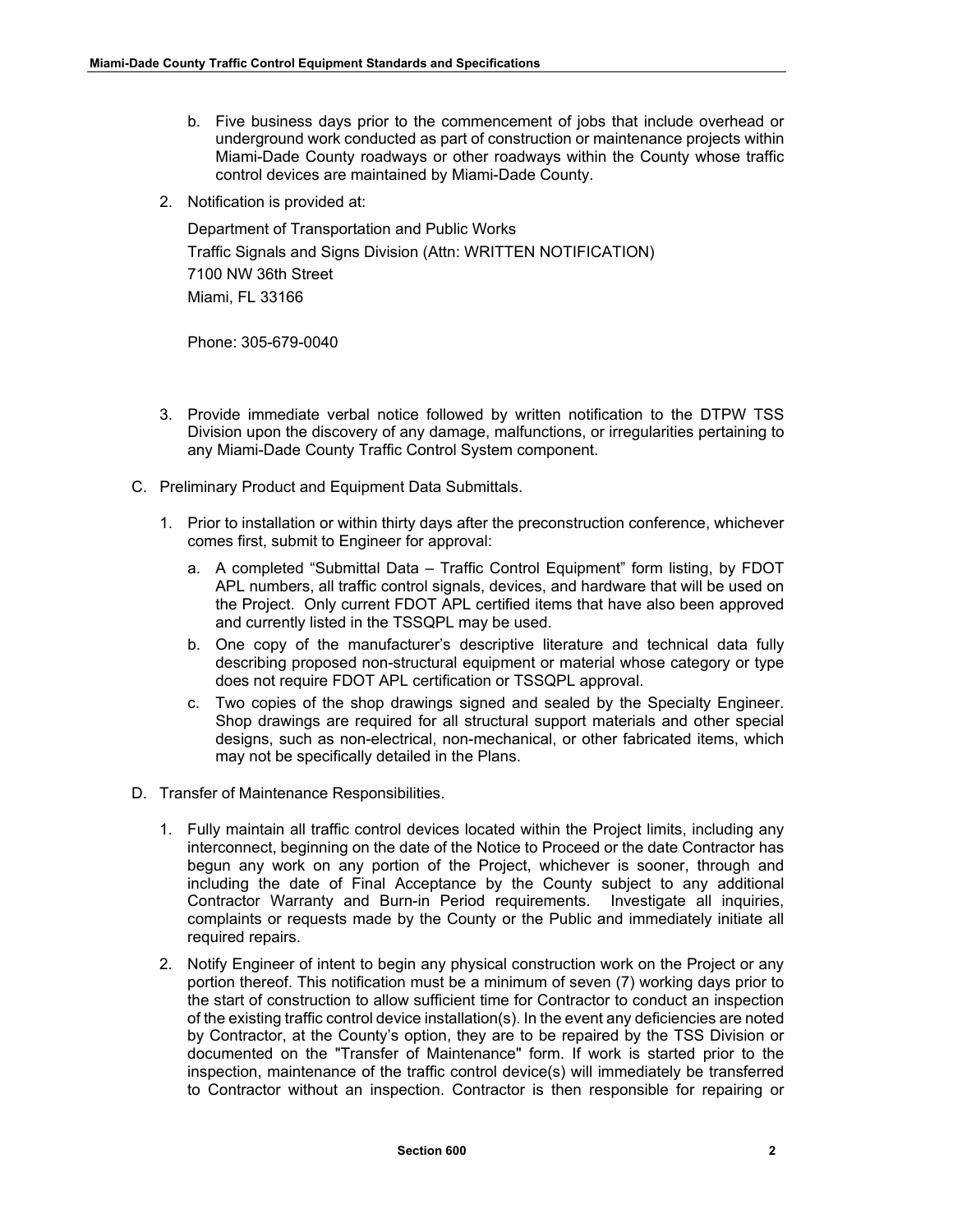replacing all equipment that is not operating properly or is damaged at no cost to the owner of the traffic control device.

- 3. For new traffic control devices, partial or final acceptance and inspection must be scheduled with the County Project Manager before the traffic control device is placed in normal operational mode. Notification is also required before placing the signal in the flashing mode.
- E. Emergency and Non-Emergency Repairs
	- 1. Provide Engineer two (2) contact names and (24-hour) telephone numbers. Contractor must provide sufficient qualified personnel to respond to all notifications of malfunctions on a round-the-clock basis (24 hours a day, 7 days a week).
	- 2. Maintain and make available to Engineer a time and date log of each response from the time of the initial report to the time of final permanent repair.
	- 3. When a signal malfunction occurs, Contractor must respond within two hours of notification and repair the traffic signal so that it is operating in a safe manner within four hours of initial notification. Contractor is responsible for the permanent repair within 24 hours, and must notify the County immediately upon completion of the repairs. If Contractor fails to respond within two hours, the County reserves the right to either repair the malfunction or employ alternate personnel and charge all costs incurred by the County to the Contractor.
	- 4. Authorized County personnel may, at any time, enter the controller cabinet in order to modify timing or restore any and all signal equipment to proper operation if the malfunction or non-function of such equipment poses a hazard or inconvenience to motorists or pedestrians. Such authorized entry may occur at any time within the period of the contract, and such authorized entry will in no way relieve the Contractor or manufacturer of their respective warranties.
	- 5. Emergency Repairs
		- a. During the Transfer of Maintenance period, the following will be considered an Emergency unless otherwise identified by Engineer:
			- 1) Any hazardous condition;
			- 2) Any malfunction of a controller and its accessory equipment; or
			- 3) Any Site condition, equipment malfunctions or damage, which in the opinion of Engineer constitutes a serious hazard or inconvenience to the public.
		- b. Contractor must dispatch personnel to undertake each such repair no later than thirty (30) minutes after the County notifies Contractor of the Emergency. Personnel responding must arrive within one hour after notification and immediately proceed to make the site safe.

## **1.04 LICENSES AND QUALIFICATIONS**

- A. Qualifications
	- 1. Contractor license requirement.
		- a. Contractor must hold either a Miami-Dade County Electrical Contractor License or a State of Florida Certified Electrical Contractor License, or both.
	- 2. Minimum qualifications for personnel supervising or performing work involving electrical Traffic Control Devices and related components or appurtenances.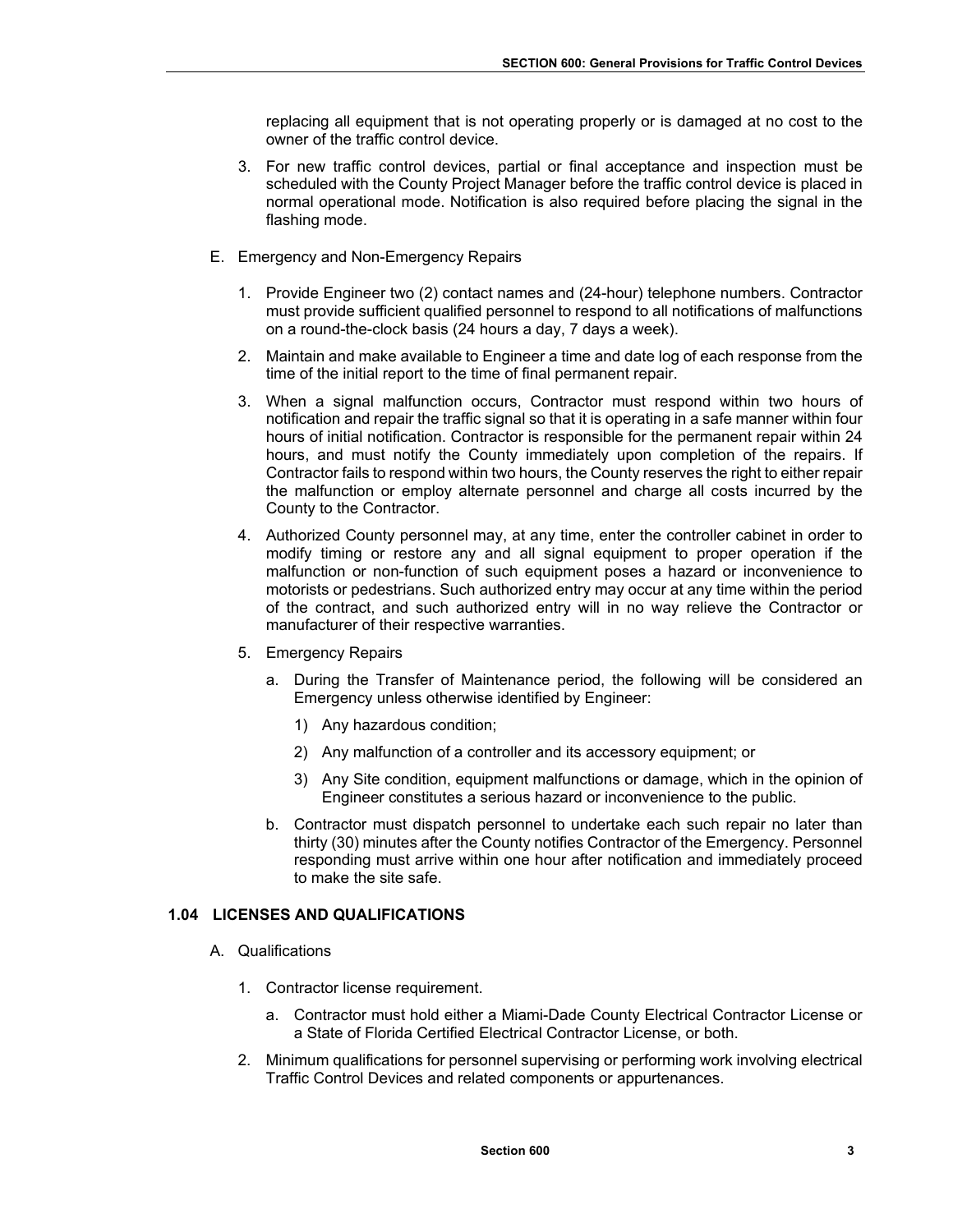a. All work must be performed under the direction of an employee of the Contractor who is a licensed Miami-Dade County Master Electrician, is present at the job site or able to respond within 2 hours of notification, and holds a current International Municipal Signal Association (IMSA) Traffic Signal Field Technician Level II certification or higher. The Master electrician is required to attest to the quality and accuracy of the Work and its compliance with all applicable codes, standards and specifications; and when required by Miami-Dade County, perform a final verification inspection of the Work.

| <b>Work Performed</b>                                                                                                                                                                                   | <b>Qualification Requirements</b>                                                                                                                                                                                                                                                                                                                                   |
|---------------------------------------------------------------------------------------------------------------------------------------------------------------------------------------------------------|---------------------------------------------------------------------------------------------------------------------------------------------------------------------------------------------------------------------------------------------------------------------------------------------------------------------------------------------------------------------|
| Contractor's<br>Superintendent                                                                                                                                                                          | Must meet all applicable FDOT and DTPW<br>1.<br>requirements for a work site superintendent and be<br>at the job site at all times that work is being<br>performed;                                                                                                                                                                                                 |
|                                                                                                                                                                                                         | Must hold a current IMSA Traffic Signal<br>2.<br>Construction Technician Level II certification or<br>higher; and                                                                                                                                                                                                                                                   |
|                                                                                                                                                                                                         | Must be present at the final inspection of the Work<br>3.<br>as directed by Miami-Dade County.                                                                                                                                                                                                                                                                      |
| All controller cabinet<br>work including back<br>panel wiring<br>terminations;<br>programming; testing;<br>turn on; and<br>troubleshooting.                                                             | Work must be performed by an employee of the<br>1.<br>Contractor that is a licensed Miami-Dade County<br>Journeyman Electrician and that holds a current<br><b>IMSA Traffic Signal Field Technician Level II</b><br>certification or higher; and                                                                                                                    |
|                                                                                                                                                                                                         | Must be present at the final inspection of the Work<br>2.<br>as directed by Miami-Dade County.                                                                                                                                                                                                                                                                      |
| Electrical traffic control<br>device work including<br>cable and wire<br>installation and splices;<br>signal head installation;<br>power service<br>installation; ground rod<br>testing; cable and wire | Work must be performed by or in the presence of<br>1.<br>and under the responsible charge of an employee<br>of the Contractor that is a licensed Miami-Dade<br>County Journeyman Electrician and that holds a<br>current IMSA Traffic Signal Field Technician Level<br>II certification or higher; and<br>2.<br>Must be present at the final inspection of the Work |
| testing; and field wiring<br>terminations.                                                                                                                                                              | as directed by Miami-Dade County.                                                                                                                                                                                                                                                                                                                                   |
| Supervision of work that<br>is non-electrical in<br>nature and exclusively<br>ancillary to the work<br>described herein                                                                                 | Must be performed by an employee of the<br>1.<br>Contractor that holds a current IMSA Traffic Signal<br>Field Technician Level I certification or higher.                                                                                                                                                                                                           |

b. Minimum qualification requirements for personnel at the job site:

- 3. Training and Certifications for Temporary Traffic Control
	- a. The following certifications from FDOT approved providers are required:
		- 1) Contractor's designated Worksite Traffic Supervisor must have a current FDOT MOT Advanced certification. Contractor's IMSA Traffic Signal Construction Technicians and Traffic Signal Field Technicians described in Paragraph "A.2" above, including the licensed Journeyman and Master electricians, must have a current FDOT MOT Intermediate certification or higher.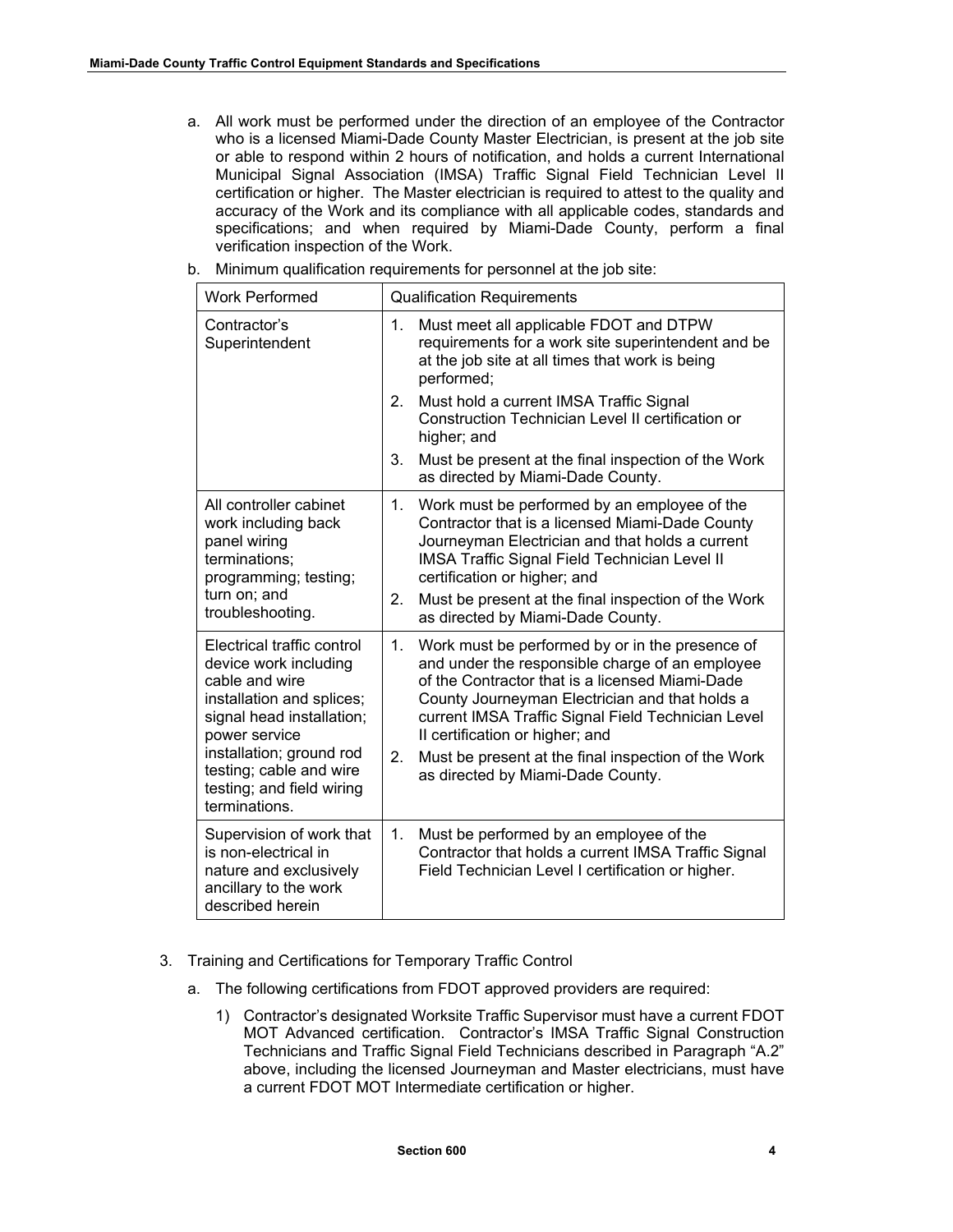- 2) Contractor's designated Flaggers must have a current FDOT MOT Basic certification.
- 4. Provide to the DTPW TSS Division for review and approval an updated list of names of all personnel assigned to perform the work along with current copies of their required licenses and certification cards, before starting any work. In addition, ensure that these personnel have copies of their licenses and certifications available at the work site and ready to make them available to DTPW personnel if requested.
- B. Qualified Technical Representative of the Control Equipment Manufacturer.
	- 1. A qualified technical representative of the control equipment manufacturer is required to be present at the work site to assist in checking out the operation of the controller whenever:
		- a. A Contractor-furnished traffic signal controller is turned on; or
		- b. An existing Signal is revised requiring Contractor furnished control equipment.

## **1.05 ACCEPTANCE OF TRAFFIC CONTROL SIGNAL AND DEVICE INSTALLATIONS.**

- A. Engineer will make inspection for final acceptance of traffic control signal and device installations as part of all work only after satisfactory completion of all field tests of completed installations and on the basis of a comprehensive final field inspection of all equipment installations.
- B. Submit three copies of a completed Submittal Data Traffic Control Equipment form for each cabinet location, to Engineer. Engineer will place one copy in the cabinet at each location.
- C. Transfer warranties and guarantees on equipment to the Department in accordance with this Section.
- D. For traffic signal installations, submit three completed copies of the Final Acceptance of Traffic Signal Installation(s) and Transfer of Maintenance form.
- E. Documentation for Electronic Equipment.
	- 1. Required Documentary Items.
		- a. Operation Manual
		- b. Troubleshooting and Service Manual
		- c. Assembly and installation instructions
		- d. Pictorial layout of components and schematics for circuit boards
		- e. Parts list
		- f. Diagram of the field installation wiring (not applicable to the detectors)
		- g. Warranty information
	- 2. Prior to final inspection, furnish Engineer with two copies of the aforementioned documentary items from the manufacturer for the following electronic equipment:
		- a. Controllers
		- b. Vehicle detectors
		- c. Load switches
		- d. Flasher units
		- e. Preemption units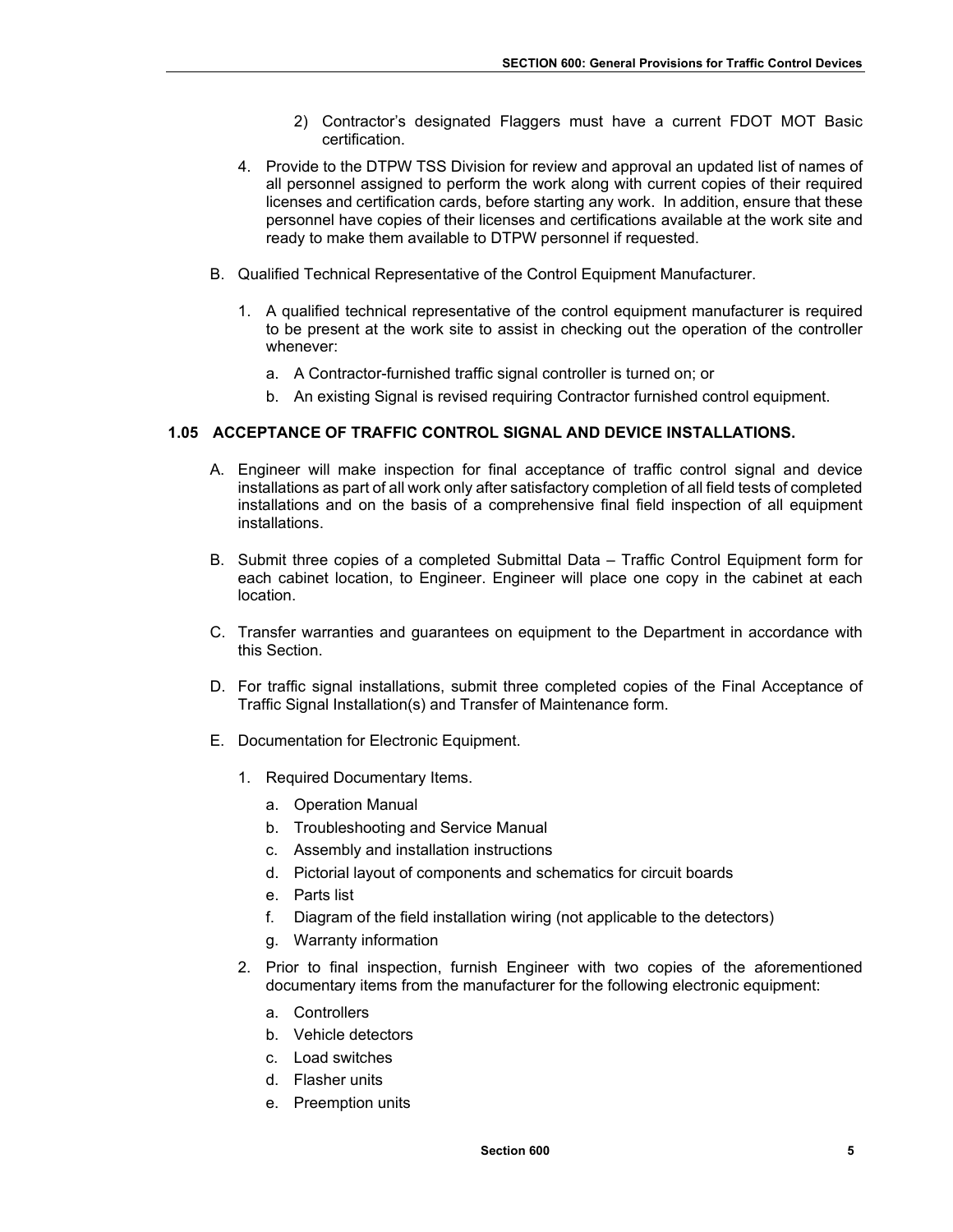- f. Conflict monitors
- g. Special sequence relays
- h. Cameras
- i. Dynamic message signs
- j. Any other equipment which has a logic, timing, or communications function
- k. Other equipment specified in the Contract Documents
- F. As-Built Drawings.
	- 1. As a condition precedent to acceptance, provide signed and sealed As-Built Drawings, either by a State of Florida licensed professional engineer or a professional surveyor and mapper, and prepared pursuant to Subarticle 1.06.I of Division 01 (General Requirements) of the DTPW Specifications. These drawings must show the actual location of all signal poles, mast arms, traffic control devices, signs, cabinets, service points and must clearly depict all installations including the depth and location of all conduits and conductors; and the specific product number installed.
	- 2. Submittal Requirements:
		- a. Submit three sets of as-built plans for review by Engineer along with electronic copies consisting of a separate level/layer within the project design files. Coordinate the format of electronic as-built files with Engineer. Record all as-built information using typed text to ensure legibility.
		- b. The As-Built plans shall be neat, legible and of the correct size. Bridge projects and any road projects which include Plan, Profile and Cross-Section Sheets must be full size (22" X 36"). In general, if the job was let with full size plans, the As-Builts must be full size. All revisions to the original plans must be delineated in red, located properly on the drawing, they must be legible and true to scale. Every As-Built Plan, Profile and Cross-section Sheet must be designated as such by note or stamp "As-Built" in black.
		- c. Signing and pavement marking plan sheets may be used instead of signalization plan sheets, if a substantial number of changes from the original plans must be recorded. If, in the opinion of the Engineer, the changes cannot be clearly delineated on the existing drawings, clearly delineate all changes on 11 inch by 17 inch detail sheets, enlarged 200% from the reproductions.
		- d. Submit fiber optic splicing diagrams detailing all cable splices, terminations, equipment port assignments, and optical circuits within the communication network.
		- e. As-built submittals must include an electronic file with an inventory of all traffic control signals and devices, and support structures. The inventory must include horizontal position geographic coordinate data collected using Differential Global Positioning System (DGPS) equipment. The inventory must include the manufacturer, model, and serial number for each device or completed assembly. Provide coordinate data for pull boxes as well as conduit and cable at 100 feet intervals including changes in direction.
		- f. Aerial photographs may be furnished with as-built submittals to provide supplementary information. The aerials should not include extra features such as the right of way, baseline, or roadway edges. The aerials may be used as a base for the as-built plans with mile post and offset dimensions. Make any corrections resulting from Engineer's review and resubmit three sets of the completed as-built plans as a condition precedent to acceptance of the installation.
	- 3. Components: As a minimum, identify all traffic control devices, poles, support structures, cabinets, pull and splice boxes, hubs, access points, and power services.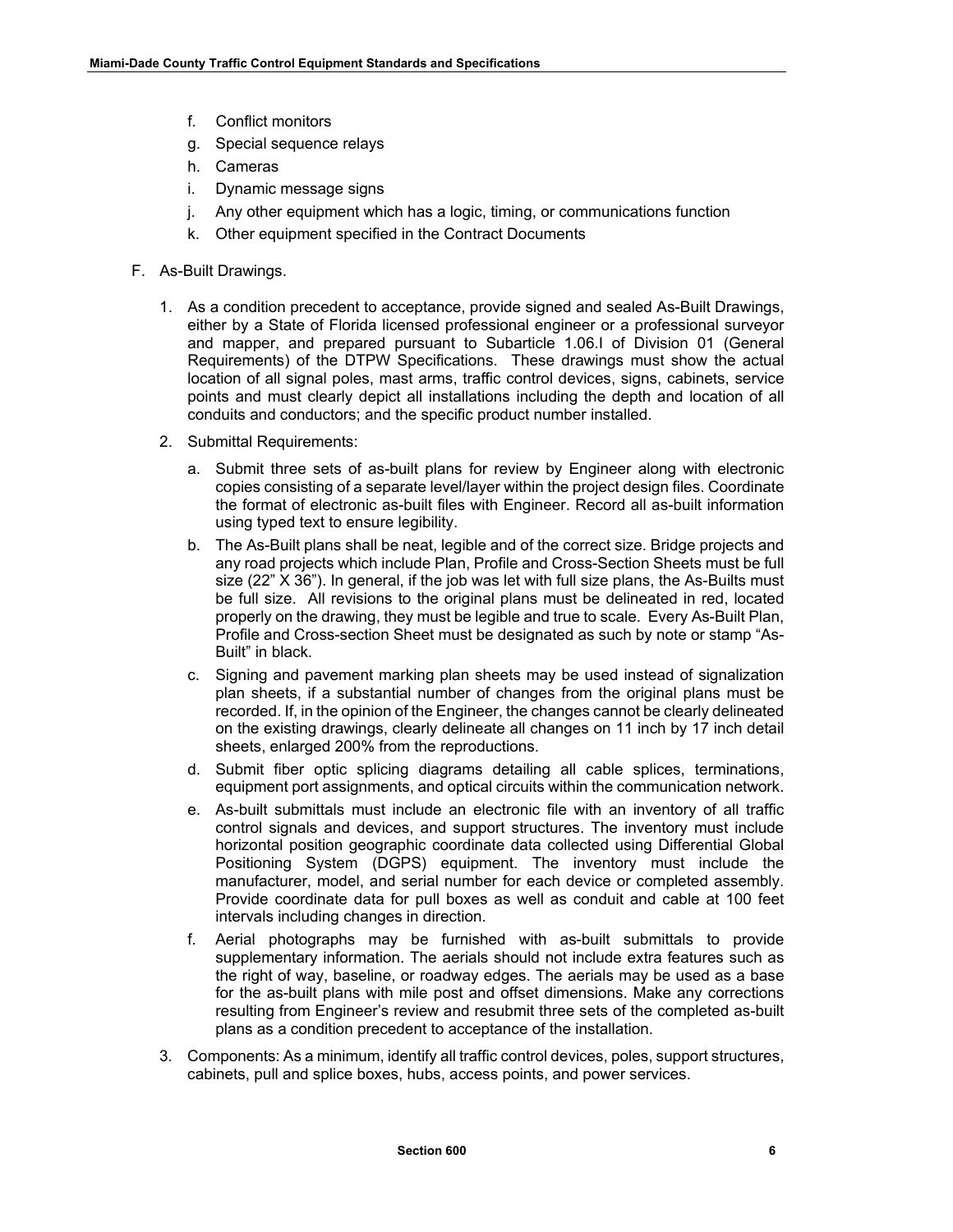- a. Conduit and Cable: Identify all conduit and cable with unique line styles for routing (overhead, conduit, saw cut, etc.) that are clearly identified in a legend on each sheet. Identify the type of cable (example - 7 conductor signal cable) and label the number of conductors, fiber strands or other identifying features of the cable. For conduit, clearly note conduit size and number of runs.
- b. Loops and Detection Zones: Identify the location of all installed loops (including the distance from the stop bar for the advance loops), the path of each loop to the pull box, the loop window and the path of the loop lead-in to the controller cabinet. Identify the device location and the approximate detection area for detection systems that are not embedded in or under pavement.
- c. Pull Boxes: Label unused and out of service pull boxes clearly. Show distances to each pull box from the nearest edgeline, stop bar, or other permanent feature. If an edgeline is not near a pull box or would not clearly identify its location; a fixed monument may be used (example - FDOT pole or structure).
- d. Poles: Identify poles from the nearest edgeline of both approaches. If an edgeline is not near a pole or would not clearly identify its location, a fixed monument may be used.
- e. Signal Heads: As-built plans must show the final location of signal heads. Each signal head shall be identified by its corresponding movement number.
- f. Cabinet: The type of cabinet, date of installation and inventory of internal components must be documented. Controller manufacturer along with the controller model number shall be provided for all traffic signal cabinets. A cabinet corner "blow up" shall be provided detailing pull box locations with all conduit and cable.

# **1.06 MANUFACTURERS' WARRANTY PROVISIONS**

- A. General.
	- 1. Manufacturer and Contractor costs associated with transferring, providing, and delivering equipment warranties, requirements, terms, and conditions are part of the Work and are included in the overall cost of the Work or where available, in the pay item for the equipment or construction feature utilizing the equipment.
	- 2. Secure all warranties provided by the equipment manufacturer for the specific equipment included in the Contract. Ensure that all warranties are fully transferable from the Contractor to the owner of the equipment within the project limits. Ensure that warranties cover defects for at least the duration specified in the Contract Documents from the date of Final Acceptance in accordance with the applicable Contract Provisions.
	- 3. Transfer warranties upon Final Acceptance. Document all warranties and warranty transfers and provide a copy to Engineer.
	- 4. Contractor's responsibility for warranty repairs, warranty replacement, troubleshooting, or other costs associated with repair or replacement of traffic control signals and devices within the Contract's project limits will terminate 90 days after Final Acceptance.
- B. Terms and Conditions.
	- 1. Ensure that the terms and conditions of warranties are documented by the manufacturer for equipment submittals on construction projects. Include terms for a specified service performance with provisions for repair parts and labor, or for replacement.
	- 2. Ensure that warranties and guarantees are consistent with those provided as customary trade practices; or as otherwise specified in the Plans, Standard Specifications, Supplemental Specifications or Special Provisions.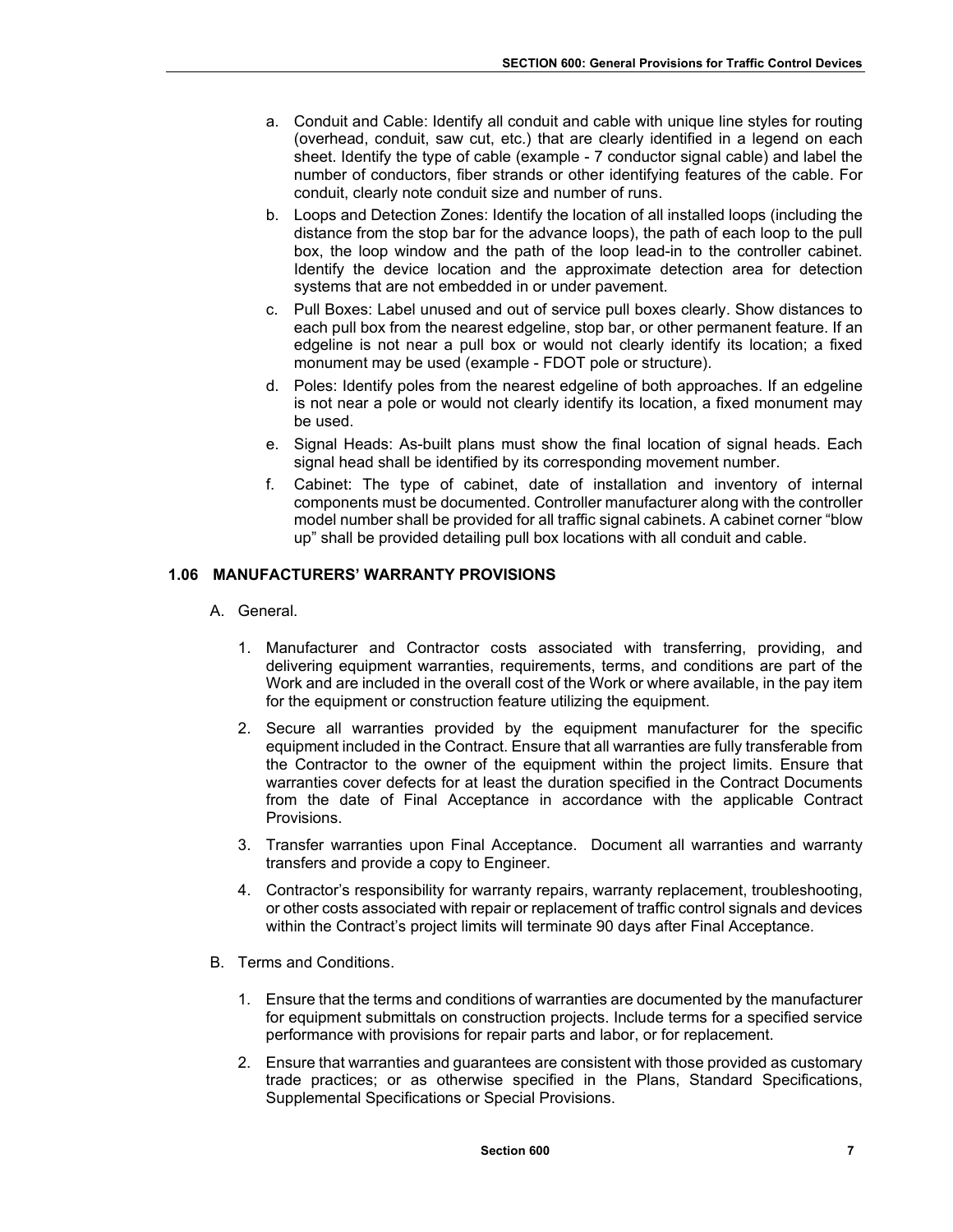- 3. When a warranty is available, ensure that a written warranty accompanies the manufacturer's billing invoice. Ensure warranties require the manufacturer to furnish replacements for any part or equipment found to be defective during the manufacturer's warranty period at no cost to the owner of the equipment within the project limits.
- 4. Ensure that manufacturer's and supplier's warranties and guarantees are transferable to the agency or user that is responsible for traffic signal maintenance, are continuous throughout their duration and state that they are subject to such transfer.
- 5. Ensure the manufacturer will repair any faulty equipment during this period at no charge to the Department for parts, labor or shipping to and from the factory.

# PART 2 PRODUCTS

## **2.01 EQUIPMENT AND MATERIALS.**

- A. General.
	- 1. Ensure that the traffic signal equipment, materials, and work meet the requirements of the Plans and Specifications. All equipment furnished must be new and meet the requirements of the following:
		- a. Underwriter's Laboratory Incorporated (UL)
		- b. Electronic Industries Association (EIA)
		- c. National Electric Code (NEC)
		- d. American Society of Testing and Materials (ASTM)
		- e. American National Standards Institute (ANSI)
		- f. International Municipal Signal Association (IMSA)
		- g. National Electrical Manufacturers Association (NEMA)
	- 2. Use only compatible units of any one item of equipment, such as signal heads, detectors, controllers, cabinets, poles, signal system or interconnection equipment, etc.
	- 3. Use only new equipment and material.
	- 4. Provide a complete operable signal installation as specified regardless of any failure of the Department to discover or note any unsatisfactory material.
	- 5. Traffic control signals and devices must be currently approved and listed on the FDOT APL and the DTPW TSSQPL. Contractor may seek acceptance and inclusion of new traffic control signals and devices in the TSSQPL however; doing so will not exempt Contractor from meeting all requirements of the Contract Documents including timely prosecution of the Work.
- B. Hardware and Fittings Used for Installation.
	- 1. Ensure that all assembly hardware, including nuts, bolts, external screws and locking washers less than 5/8 inch in diameter, are Type 304 or 316 passivated stainless steel. Use stainless steel bolts, screws and studs meeting the requirements of ASTM F593. Use nuts meeting the requirements of ASTM F594. Ensure all assembly hardware greater than or equal to 5/8 inch in diameter is galvanized. Use bolts, studs, and threaded rod meeting the requirements of ASTM A307. Use structural bolts meeting the requirements of ASTM A325.
	- 2. Use high-strength steel anchor bolts and U-bolts, having a minimum yield strength of 55,000 psi and a minimum ultimate strength of 90,000 psi.